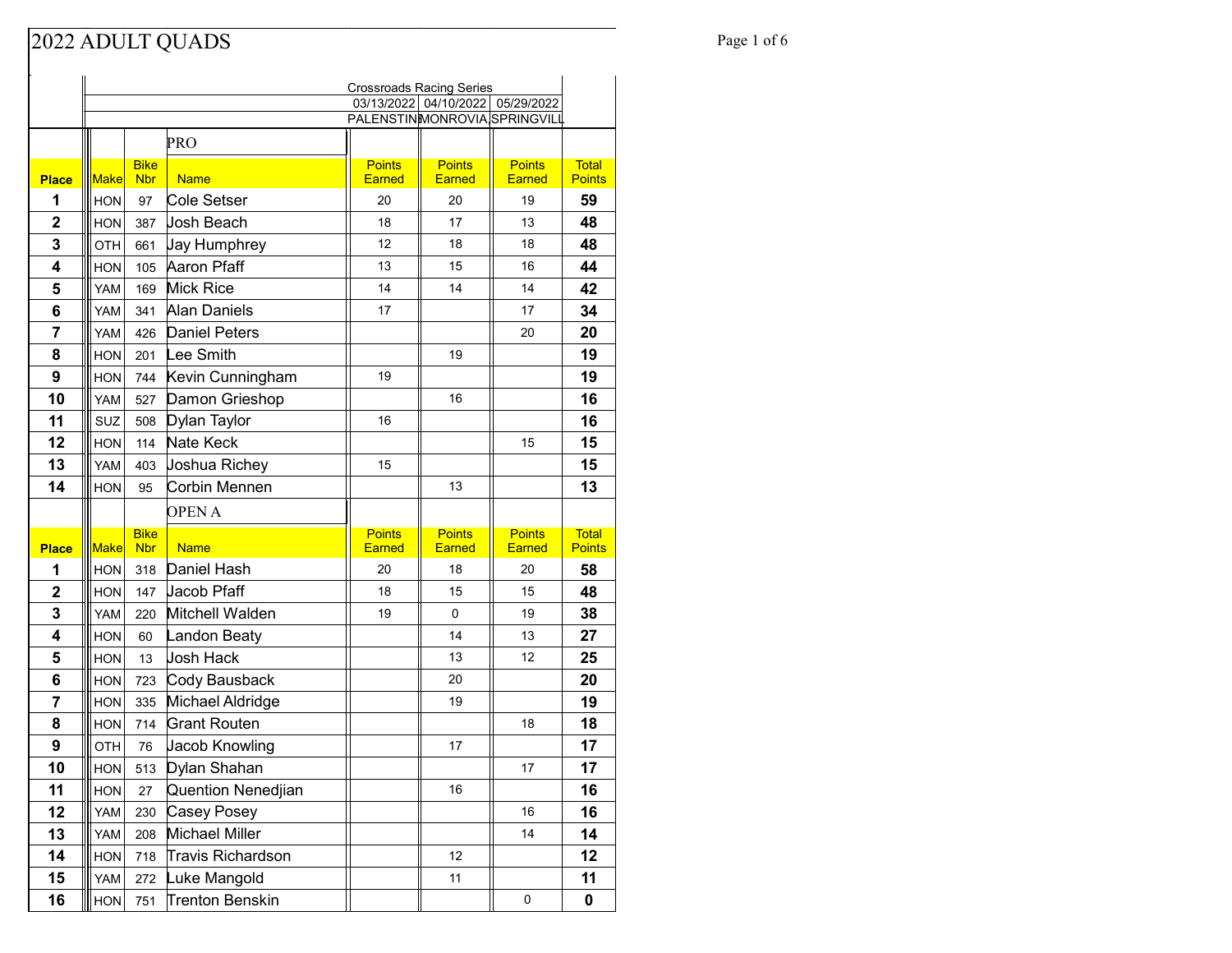### Page 2 of 6 Page 2 of 6

|                         | <b>Crossroads Racing Series</b> |                           |                           |                                                       |                                |                                |                               |
|-------------------------|---------------------------------|---------------------------|---------------------------|-------------------------------------------------------|--------------------------------|--------------------------------|-------------------------------|
|                         |                                 |                           |                           | 03/13/2022 04/10/2022<br>PALENSTINMONROVIA SPRINGVILL |                                | 05/29/2022                     |                               |
|                         |                                 |                           | VET A                     |                                                       |                                |                                |                               |
|                         |                                 | <b>Bike</b>               |                           |                                                       | <b>Points</b>                  | <b>Points</b>                  | <b>Total</b>                  |
| <b>Place</b>            | <b>Make</b>                     | <b>Nbr</b>                | <b>Name</b>               | <b>Points</b><br><b>Earned</b>                        | Earned                         | <b>Earned</b>                  | <b>Points</b>                 |
| 1                       | <b>HON</b>                      | 712                       | <b>Jared Maners</b>       | 19                                                    | 20                             | 19                             | 58                            |
| $\overline{2}$          | <b>HON</b>                      | 614                       | <b>Seth Matt</b>          |                                                       |                                | 20                             | 20                            |
| 3                       | <b>HON</b>                      | 981                       | Nathan Yates              | 20                                                    |                                |                                | 20                            |
| $\overline{\mathbf{4}}$ | <b>HON</b>                      | 415                       | Nathan Hughes             |                                                       |                                | 18                             | 18                            |
|                         |                                 |                           | <b>SENIOR A</b>           |                                                       |                                |                                |                               |
|                         |                                 | <b>Bike</b>               |                           | <b>Points</b>                                         | <b>Points</b>                  | <b>Points</b>                  | <b>Total</b>                  |
| <b>Place</b>            | Make                            | <b>Nbr</b>                | <b>Name</b>               | <b>Earned</b>                                         | <b>Earned</b>                  | <b>Earned</b>                  | <b>Points</b>                 |
| 1                       | YAM                             | 444                       | <b>Matthew Carmichael</b> | 20                                                    | 19                             | 20                             | 59                            |
| $\overline{2}$          | OTH                             | 623                       | Ryan Ferguson             | 19                                                    | 20                             | 19                             | 58                            |
| 3                       | CAM                             | 902                       | Tony Zupancic             |                                                       | 18                             |                                | 18                            |
|                         |                                 |                           | $B + 22$                  |                                                       |                                |                                |                               |
| <b>Place</b>            | <b>Make</b>                     | <b>Bike</b><br><b>Nbr</b> | <b>Name</b>               | <b>Points</b><br><b>Earned</b>                        | <b>Points</b><br><b>Earned</b> | <b>Points</b><br>Earned        | <b>Total</b><br><b>Points</b> |
| 1                       | <b>HON</b>                      | 122                       | Jacob Petty               | 20                                                    | 20                             | 20                             | 60                            |
| $\mathbf 2$             | <b>HON</b>                      | 412                       | Caleb Phillips            | 19                                                    | 18                             | 19                             | 56                            |
| 3                       | <b>HON</b>                      | 729                       | Caleb Stidd               |                                                       | 19                             |                                | 19                            |
|                         |                                 |                           | B 14-21                   |                                                       |                                |                                |                               |
|                         |                                 | <b>Bike</b>               |                           | <b>Points</b>                                         | <b>Points</b>                  | <b>Points</b>                  | <b>Total</b>                  |
| <b>Place</b>            | <b>Make</b>                     | <b>Nbr</b>                | <b>Name</b>               | <b>Earned</b>                                         | <b>Earned</b>                  | <b>Earned</b>                  | <b>Points</b>                 |
| 1                       | <b>KAW</b>                      | 28                        | Colby Burris              | 20                                                    | 19                             | 20                             | 59                            |
| $\mathbf 2$             | <b>HON</b>                      | 916                       | Zachary Brewster          | 19                                                    | 17                             | 19                             | 55                            |
| 3                       | <b>HON</b>                      | 133                       | Clyde White               |                                                       | 18                             | 17                             | 35                            |
| 4                       | <b>YAM</b>                      | 373                       | Jace Cooper               |                                                       | 20                             |                                | 20                            |
| 5                       | <b>HON</b>                      | 64                        | Nick Brekke               |                                                       |                                | 18                             | 18                            |
| 6                       | OTH                             | 228                       | <b>Braydon Orr</b>        | 18                                                    |                                |                                | 18                            |
| 7                       | <b>YAM</b>                      | 20                        | Jesse Kasper              |                                                       | 16                             |                                | 16                            |
| 8                       | <b>YAM</b>                      | 903                       | Kane Skinner              |                                                       |                                | 16                             | 16                            |
|                         |                                 |                           | VET B                     |                                                       |                                |                                |                               |
| <b>Place</b>            | <b>Make</b>                     | <b>Bike</b><br><b>Nbr</b> | <b>Name</b>               | <b>Points</b><br><b>Earned</b>                        | <b>Points</b><br>Earned        | <b>Points</b><br><b>Earned</b> | <b>Total</b><br><b>Points</b> |
| 1                       | YAM                             | 383                       | <b>Rusty Dechard</b>      | 20                                                    | 17                             | 19                             | 56                            |
| $\overline{\mathbf{2}}$ | <b>HON</b>                      | 231                       | Cale Wiseman              |                                                       | 20                             | 20                             | 40                            |
| 3                       | <b>YAM</b>                      | 45                        | Mike Heady                |                                                       | 19                             |                                | 19                            |
| 4                       | OTH                             | 440                       | Mark Wathen               | 19                                                    |                                |                                | 19                            |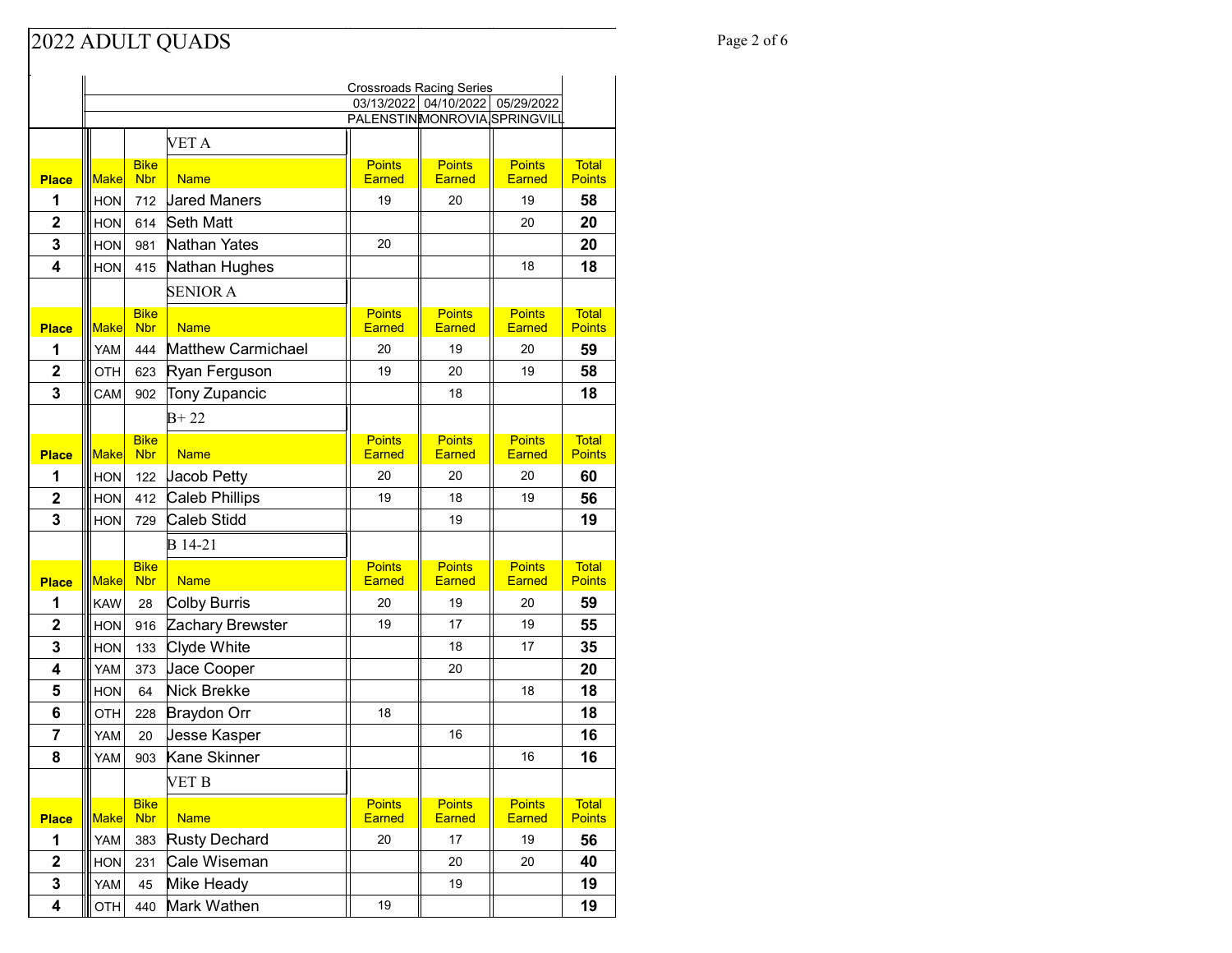### Page 3 of 6 Page 3 of 6

|                | <b>Crossroads Racing Series</b> |                           |                      |                                |                                  |                                |                               |
|----------------|---------------------------------|---------------------------|----------------------|--------------------------------|----------------------------------|--------------------------------|-------------------------------|
|                |                                 |                           |                      |                                | 03/13/2022 04/10/2022 05/29/2022 |                                |                               |
|                |                                 |                           |                      | PALENSTINMONROVIA, SPRINGVILL  |                                  |                                |                               |
|                |                                 |                           | VET B                |                                |                                  |                                |                               |
| <b>Place</b>   | <b>Make</b>                     | <b>Bike</b><br><b>Nbr</b> | <b>Name</b>          | <b>Points</b><br><b>Earned</b> | <b>Points</b><br><b>Earned</b>   | <b>Points</b><br><b>Earned</b> | <b>Total</b><br><b>Points</b> |
| 5              | <b>HON</b>                      | 689                       | Matt Graham          |                                | 18                               |                                | 18                            |
|                |                                 |                           |                      |                                |                                  |                                |                               |
|                |                                 |                           | <b>SENIOR B</b>      |                                |                                  |                                |                               |
| <b>Place</b>   | <b>Make</b>                     | <b>Bike</b><br><b>Nbr</b> | <b>Name</b>          | <b>Points</b><br>Earned        | <b>Points</b><br><b>Earned</b>   | <b>Points</b><br><b>Earned</b> | <b>Total</b><br><b>Points</b> |
| 1              | <b>HON</b>                      | 677                       | Michael Pixley       | 19                             | 19                               | 20                             | 58                            |
| $\overline{2}$ | <b>HON</b>                      | 246                       | Tony Pixley          | 20                             | 20                               |                                | 40                            |
| 3              | <b>HON</b>                      | 927                       | <b>Eric Newton</b>   |                                | 0                                |                                | 0                             |
|                |                                 |                           | $C+22$               |                                |                                  |                                |                               |
|                |                                 | <b>Bike</b>               |                      | <b>Points</b>                  | <b>Points</b>                    | <b>Points</b>                  | <b>Total</b>                  |
| <b>Place</b>   | <b>Make</b>                     | <b>Nbr</b>                | <b>Name</b>          | <b>Earned</b>                  | <b>Earned</b>                    | Earned                         | <b>Points</b>                 |
| 1              | <b>HON</b>                      | 416                       | <b>Brad Castner</b>  |                                |                                  | 20                             | 20                            |
| $\overline{2}$ | YAM                             | 115                       | Nick Bowgren         | 0                              |                                  |                                | 0                             |
|                |                                 |                           | $C14-21$             |                                |                                  |                                |                               |
|                |                                 | <b>Bike</b>               |                      | <b>Points</b>                  | <b>Points</b>                    | <b>Points</b>                  | <b>Total</b>                  |
| <b>Place</b>   | <b>Make</b>                     | <b>Nbr</b>                | <b>Name</b>          | <b>Earned</b>                  | <b>Earned</b>                    | <b>Earned</b>                  | <b>Points</b>                 |
| 1              | <b>HON</b>                      | 975                       | <b>James Meek</b>    | 20                             | 20                               | 20                             | 60                            |
| 2              | <b>HON</b>                      | 82                        | Emily Watson         | 19                             | 15                               | 19                             | 53                            |
| 3              | <b>HON</b>                      | 83                        | David Edington       | 15                             | 16                               | 16                             | 47                            |
| 4              | <b>HON</b>                      | 509                       | Jacob Delattre       | 18                             | 17                               |                                | 35                            |
| 5              | <b>HON</b>                      | 982                       | Logan Fultz          |                                | 13                               | 18                             | 31                            |
| 6              | <b>HON</b>                      | 803                       | <b>Braxten Asher</b> | 16                             | 8                                |                                | 24                            |
| 7              | <b>HON</b>                      | 16                        | Elijah Riddell       |                                | $\overline{7}$                   | 15                             | 22                            |
| 8              | YAM                             | 223                       | Dominick Mercer      |                                | 19                               |                                | 19                            |
| 9              | <b>HON</b>                      | 818                       | <b>Tyson Stinson</b> |                                | 18                               |                                | 18                            |
| 10             | <b>HON</b>                      | 624                       | Landon Harder        |                                |                                  | 17                             | 17                            |
| 11             | OTH                             | 128                       | Prestin Snyder       | 17                             |                                  |                                | 17                            |
| 12             | <b>HON</b>                      | 176                       | <b>Bailey Houser</b> |                                | 14                               |                                | 14                            |
| 13             | OTH                             | 29                        | Landon Mathies       | 14                             |                                  |                                | 14                            |
| 14             | <b>HON</b>                      | 717                       | Joshua Hurt          | 13                             |                                  |                                | 13                            |
| 15             | HON                             | 512                       | Alek Bayless         |                                | 12                               |                                | 12                            |
| 16             | <b>HON</b>                      | 388                       | <b>Brody Stedman</b> |                                | 11                               |                                | 11                            |
| 17             | <b>HON</b>                      | 109                       | Cody Bradley         |                                | 10                               |                                | 10                            |
| 18             | SUZ                             | 424                       | Matt Carpenter       |                                | 9                                |                                | 9                             |
| 19             | HON                             | 793                       | Austin Schiff        |                                | $\pmb{0}$                        |                                | 0                             |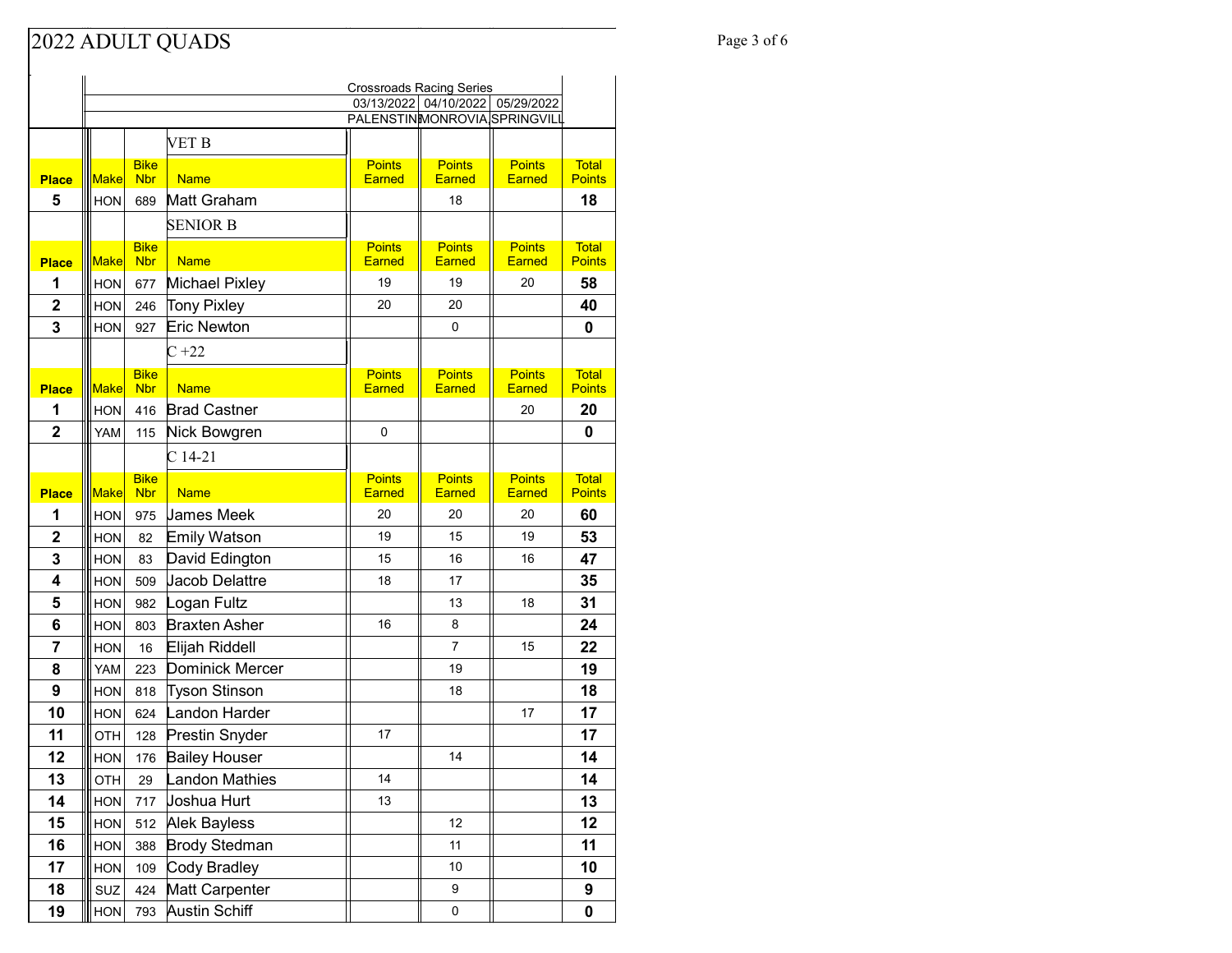#### Page 4 of 6 Page 4 of 6

|                         | <b>Crossroads Racing Series</b> |                           |                         |                                |                                  |                                |                               |
|-------------------------|---------------------------------|---------------------------|-------------------------|--------------------------------|----------------------------------|--------------------------------|-------------------------------|
|                         |                                 |                           |                         |                                | 03/13/2022 04/10/2022 05/29/2022 |                                |                               |
|                         |                                 |                           |                         | PALENSTINMONROVIA SPRINGVILL   |                                  |                                |                               |
|                         |                                 |                           | <b>SUPER SENIOR B/C</b> |                                |                                  |                                |                               |
| <b>Place</b>            | <b>Make</b>                     | <b>Bike</b><br><b>Nbr</b> | <b>Name</b>             | <b>Points</b><br><b>Earned</b> | <b>Points</b><br>Earned          | <b>Points</b><br>Earned        | <b>Total</b><br><b>Points</b> |
| 1                       | <b>HON</b>                      | 55                        | Scott Hash              | 20                             | 19                               | 20                             | 59                            |
| $\overline{2}$          | <b>HON</b>                      | 49                        | Lance Nunn              | 19                             | 20                               | 19                             | 58                            |
| 3                       | YAM                             | 390                       | Roy Mccullough          |                                | 18                               | 18                             | 36                            |
|                         |                                 |                           | VET C                   |                                |                                  |                                |                               |
| <b>Place</b>            | <b>Make</b>                     | <b>Bike</b><br><b>Nbr</b> | <b>Name</b>             | <b>Points</b><br><b>Earned</b> | <b>Points</b><br><b>Earned</b>   | <b>Points</b><br><b>Earned</b> | <b>Total</b><br><b>Points</b> |
| 1                       | HON                             | 44                        | Chris Gilstrap          |                                |                                  | 20                             | 20                            |
| $\overline{2}$          | <b>HON</b>                      | 707                       | <b>Austin Barnes</b>    |                                | 0                                | 19                             | 19                            |
| 3                       | <b>HON</b>                      | 232                       | Mikeal Glidden          |                                |                                  | 18                             | 18                            |
| 4                       | <b>HON</b>                      | 19                        | Chad Matern             |                                | 0                                |                                | 0                             |
|                         |                                 |                           | <b>SENIOR C</b>         |                                |                                  |                                |                               |
|                         |                                 | <b>Bike</b>               |                         | <b>Points</b>                  | <b>Points</b>                    | <b>Points</b>                  | <b>Total</b>                  |
| <b>Place</b>            | Make                            | <b>Nbr</b>                | <b>Name</b>             | <b>Earned</b>                  | Earned                           | Earned                         | <b>Points</b>                 |
| 1                       | <b>HON</b>                      | 248                       | John Bruzzi             | 19                             | 18                               | 19                             | 56                            |
| $\overline{2}$          | <b>HON</b>                      | 620                       | lloe Fox                | 18                             | 20                               | 18                             | 56                            |
| 3                       | <b>HON</b>                      | 969                       | Scott Clinard           | 16                             | 16                               | 20                             | 52                            |
| 4                       | OTH                             | 333                       | Donnie Bell             | 20                             | 17                               |                                | 37                            |
| 5                       | <b>HON</b>                      | 92                        | Derek Fultz             |                                | 19                               |                                | 19                            |
| 6                       | <b>HON</b>                      | 955                       | <b>Rick Pearson</b>     | 17                             |                                  |                                | 17                            |
| 7                       | <b>HON</b>                      | 381                       | Michael Malott          |                                |                                  | 0                              | 0                             |
| 8                       | <b>HON</b>                      | 187                       | Philip Reed             |                                |                                  | 0                              | 0                             |
|                         |                                 |                           | $D+22$                  |                                |                                  |                                |                               |
| <b>Place</b>            | <b>Make</b>                     | <b>Bike</b><br><b>Nbr</b> | <b>Name</b>             | <b>Points</b><br><b>Earned</b> | <b>Points</b><br><b>Earned</b>   | <b>Points</b><br><b>Earned</b> | <b>Total</b><br><b>Points</b> |
| 1                       | YAM                             | 212                       | <b>Tyler Abney</b>      |                                | 20                               |                                | 20                            |
| $\overline{2}$          | <b>HON</b>                      | 108                       | <b>Jim Saylor</b>       |                                |                                  | 20                             | 20                            |
| 3                       | YAM                             | 736                       | Justin Steddenbenz      |                                | 19                               | 0                              | 19                            |
| 4                       | <b>HON</b>                      | 459                       | Tyler Dekemper          |                                |                                  | 19                             | 19                            |
|                         |                                 |                           | D 14-21                 |                                |                                  |                                |                               |
| <b>Place</b>            | <b>Make</b>                     | <b>Bike</b><br><b>Nbr</b> | <b>Name</b>             | <b>Points</b><br><b>Earned</b> | <b>Points</b><br>Earned          | <b>Points</b><br>Earned        | <b>Total</b><br><b>Points</b> |
| 1                       | OTH                             | 178                       | <b>Trentin Asher</b>    | 19                             | 14                               | 20                             | 53                            |
| $\overline{\mathbf{2}}$ | <b>HON</b>                      | 118                       | Colton Moran            | 20                             | 17                               | 14                             | 51                            |
| 3                       | HON                             | 313                       | Jayce Monnett           | 17                             | 8                                | 19                             | 44                            |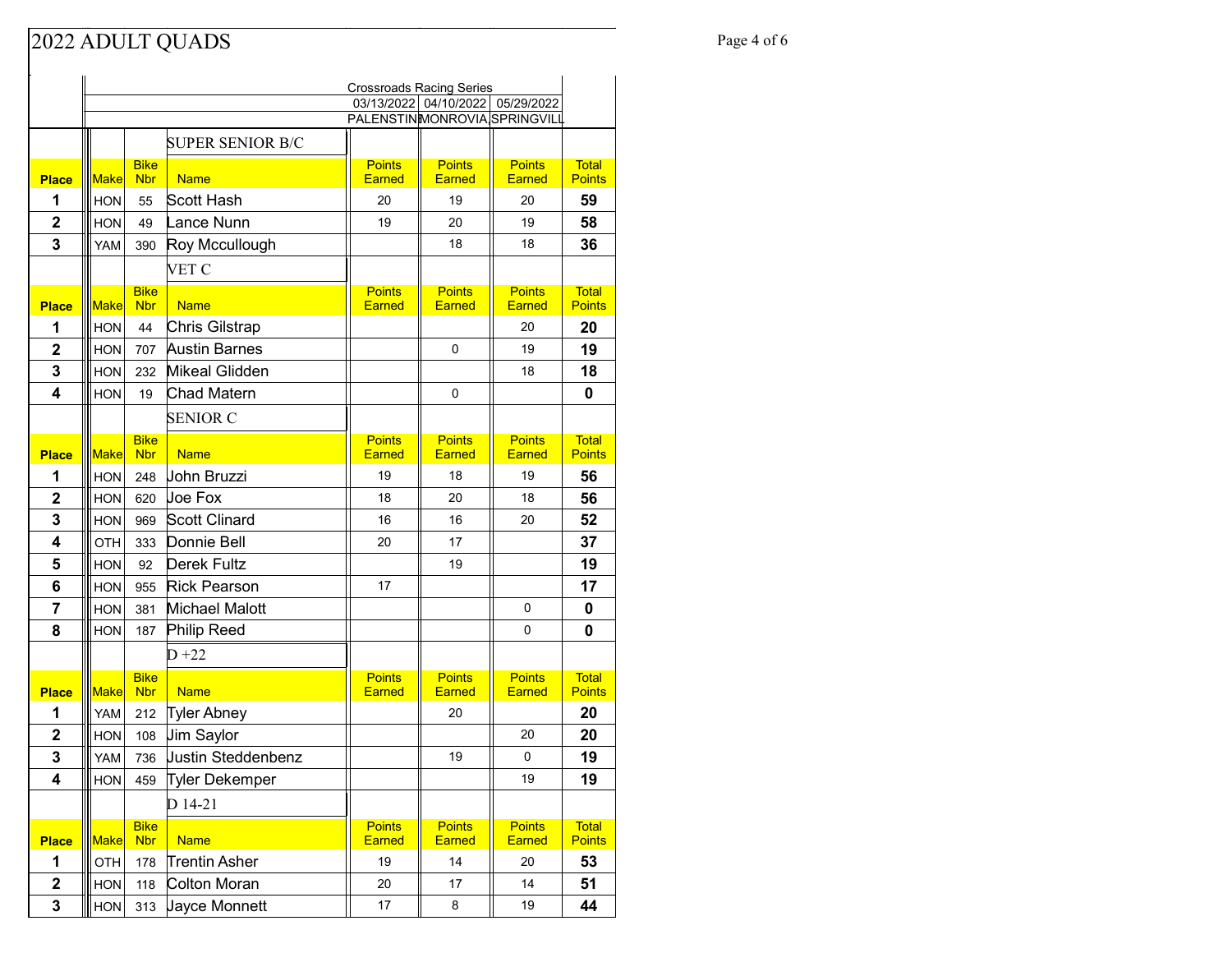## Page 5 of 6 Page 5 of 6

|                         |             |                           |                        | <b>Crossroads Racing Series</b> |                                  |                                |                               |
|-------------------------|-------------|---------------------------|------------------------|---------------------------------|----------------------------------|--------------------------------|-------------------------------|
|                         |             |                           |                        |                                 | 03/13/2022 04/10/2022 05/29/2022 |                                |                               |
|                         |             |                           |                        | PALENSTINMONROVIA SPRINGVILL    |                                  |                                |                               |
|                         |             |                           | D 14-21                |                                 |                                  |                                |                               |
| <b>Place</b>            | <b>Make</b> | <b>Bike</b><br><b>Nbr</b> | <b>Name</b>            | <b>Points</b><br>Earned         | <b>Points</b><br><b>Earned</b>   | <b>Points</b><br><b>Earned</b> | <b>Total</b><br><b>Points</b> |
| $\overline{\mathbf{4}}$ | <b>HON</b>  | 612                       | Dayton Allen           | 14                              | 12                               | 15                             | 41                            |
| 5                       | <b>HON</b>  | 14                        | Kaden Arthur           | 16                              |                                  | 12                             | 28                            |
| 6                       | YAM         | 322                       | Zander Venis           |                                 | 20                               |                                | 20                            |
| $\overline{7}$          | <b>YAM</b>  | 23                        | Kolby Harcourt         |                                 | 19                               |                                | 19                            |
| 8                       | <b>HON</b>  | 474                       | Makayla Reynolds       |                                 | 6                                | 13                             | 19                            |
| 9                       | <b>HON</b>  | 123                       | Ethan Harcourt         |                                 | 18                               |                                | 18                            |
| 10                      | <b>YAM</b>  | 21                        | Owen Fitzgerald        |                                 |                                  | 18                             | 18                            |
| 11                      | <b>HON</b>  | 471                       | Eli Maikran            | 18                              |                                  |                                | 18                            |
| 12                      | <b>YAM</b>  | 31                        | Kaden Litton           |                                 |                                  | 17                             | 17                            |
| 13                      | <b>HON</b>  | 61                        | Hunter Conrad          |                                 | 16                               |                                | 16                            |
| 14                      | YAM         | 781                       | <b>Wesley Bryant</b>   |                                 |                                  | 16                             | 16                            |
| 15                      | YAM         | 103                       | Cole Ponton            |                                 | 15                               |                                | 15                            |
| 16                      | <b>HON</b>  | 160                       | Logan Wathen           | 15                              |                                  |                                | 15                            |
| 17                      | <b>HON</b>  | 22                        | Waylon Witty           |                                 | 13                               |                                | 13                            |
| 18                      | <b>OTH</b>  | 722                       | Kayden Long            | 13                              |                                  |                                | 13                            |
| 19                      | YAM         | 922                       | Jacob Sappington       |                                 | 11                               |                                | 11                            |
| 20                      | YAM         | $\overline{7}$            | <b>Donald Swindle</b>  |                                 | 10                               |                                | 10                            |
| 21                      | OTH         | 33                        | Jase Bailey            |                                 | 9                                |                                | 9                             |
| 22                      | POL         | 225                       | Trenton Pfaff          |                                 | 7                                |                                | 7                             |
| 23                      | <b>HON</b>  | 116                       | Bennett Stedman        |                                 | 0                                |                                | 0                             |
|                         |             |                           | WOMENS                 |                                 |                                  |                                |                               |
| <b>Place</b>            | <b>Make</b> | <b>Bike</b><br><b>Nbr</b> | <b>Name</b>            | <b>Points</b><br><b>Earned</b>  | <b>Points</b><br><b>Earned</b>   | <b>Points</b><br><b>Earned</b> | <b>Total</b><br><b>Points</b> |
| 1                       | <b>HON</b>  | 999                       | <b>Hannah Mullins</b>  |                                 | 20                               | 20                             | 40                            |
| $\mathbf 2$             | <b>HON</b>  | 474                       | Makayla Reynolds       | 20                              |                                  |                                | 20                            |
| 3                       | <b>HON</b>  | 696                       | Nadia Brumley          | 19                              | 0                                |                                | 19                            |
| 4                       | HON         | 279                       | Shaylea Michael        |                                 |                                  | 0                              | 0                             |
|                         |             |                           | TRAILRIDER             |                                 |                                  |                                |                               |
|                         |             | <b>Bike</b>               |                        | <b>Points</b>                   | <b>Points</b>                    | <b>Points</b>                  | <b>Total</b>                  |
| <b>Place</b>            | <b>Make</b> | <b>Nbr</b>                | <b>Name</b>            | Earned                          | <b>Earned</b>                    | Earned                         | <b>Points</b>                 |
| 1                       | YAM         | 127                       | <b>Tyler Swindle</b>   |                                 | 20                               |                                | 20                            |
| $\mathbf 2$             | <b>HON</b>  | 3                         | Dakota Smith           |                                 |                                  | 20                             | 20                            |
| 3                       | OTH         | 24                        | <b>Patrick Donnell</b> | 20                              |                                  |                                | 20                            |